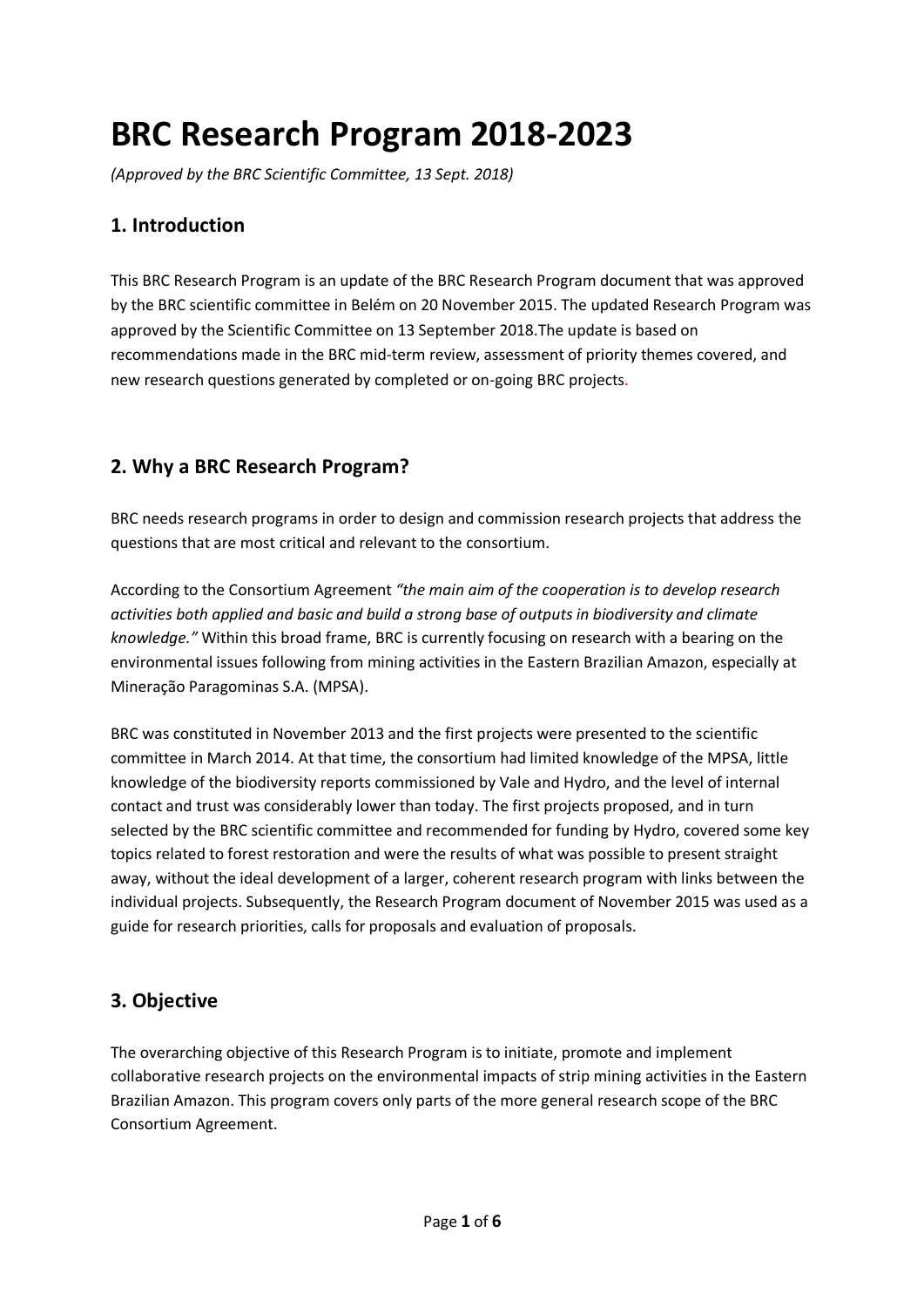# **4. Baseline**

- Institutional: BRC was constituted in November 2013. Consists of 5 members with different profiles and expertise. BRC has a board and a scientific committee.
- Knowledge of MPSA: Two important documents produced:
	- a. Salomão, R. et al. (2012) Reforestation and Wildlife Program HYDRO Paragominas
	- b. Sena, L. & Ferreira, G. (Eds.) (2015) Synthesis Report
- Experimental area access: BRC researchers have access to MPSA for a long period of time, enabling long term projects and student involvement.
- Ongoing research by September 2018: A total of 15 research projects funded by Hydro and the universities' own contributions have been initiated. Of these, 7? projects will be completed by the end of 2018.
- Several associated projects initiated by BRC partners. Funding: external or university.

## **5. Thematic areas and priorities**

Environmental studies that can be related to the mining and recovery phases of strip mining can be divided into three main areas:

**Before mining:** Forest and floristic inventories / fauna inventories, soil characterization, landscape studies, studies of ecological networks (pollination, herbivory, seeds dispersion), phenology and seedling production technology.

**During suppression and mining:** Suppression methodology (removal of vegetation and soil), stripping methodology (extraction of minerals), closure methodology (replacement of overburden and topsoil), greenhouse gas emissions, dispersal of wildlife, wood storage, propose appropriate wood volume equations.

**After mining:** Monitoring the process of reshaping the ground, evaluation of recovery techniques (planting, natural regeneration and nucleation), soil and soil biodiversity monitoring, wildlife monitoring; monitoring of water bodies, monitoring of herbivorous, pollinators and dispersers (ecological networks)

In this context, the thematic areas of environmental studies relevant for BRC that would cover all of these steps are:

- a) Biodiversity surveys and monitoring in the mining areas and surroundings.
- b) Greenhouse gas fluxes and carbon footprint related to mining operations.
- c) Restoration of tropical forests, including restoration of biodiversity and forest soils.

Given the limited resources available to BRC, this research program should guide the scientific committee's work in prioritizing both a) thematic areas and b) individual project proposals.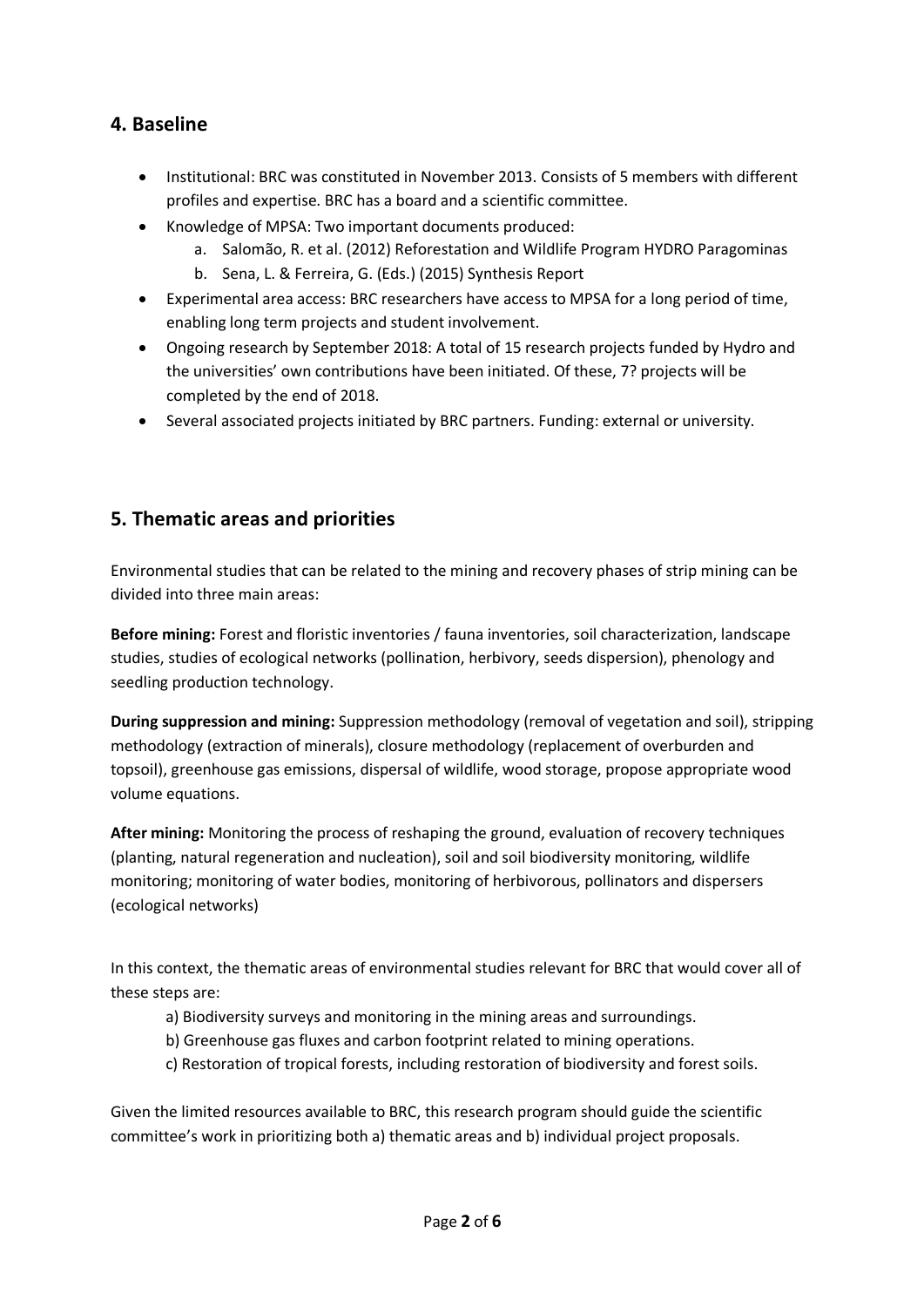The knowledge obtained from assessment reports Salomão et al. (2012) and Sena & Ferreira (Eds.) (2015) and results of previous BRC projects are considerable. Priorities of new research projects will be based on the need to fill important knowledge gaps and new research questions generated by completed or on-going projects. Additionally, special requests from Hydro for projects to address their specific needs will be of high priority.

## *Priority research themes:*

## **a) Before mining**

- Improved surveys and sampling programs of vertebrates and methodology for design of long-term monitoring
- Extra focus on red-listed and rare species, and other species of high conservation value
- Surveys and monitoring methodology of selected invertebrate groups (terrestrial and aquatic) with potential as indicators of long-term monitoring ecosystem restoration
- Priority to species or species groups with key ecological significance (such as pollinators, seed dispersers)
- Improved forest inventories, including herbaceous vegetation and selected groups of fungi and lichens with potential as indicators of long-term monitoring ecosystem restoration
- Focus on heterogeneity of species occurrence/abundance at different spatial scales (βdiversity) in rainforest environments
- Soils qualities in forest systems

#### **b) During suppression, mining**

- Quantification of hydrology changes affecting soil moisture and run-off to adjacent creeks and rivers, and documentation of effects
- Suppression, stripping, and closure methodology
- Technical problems related to soil management during reposition of soil
- Effects of soils by wood storage,
- Greenhouse gas emissions and balance Determination of plant biomass volume equations, including vegetation specificities (based on different stages of vegetation) for indirect estimates of carbon emission balance between suppression and recovery.
- Movements of birds and mammals that have lost their habitat by forest removal (using new technology)

#### **c) After mining**

• Assessment of recovery of degraded areas versus time of regeneration and type of rehabilitation, including experimental studies. Include ecosystem functioning, soil, vegetation, fungi and animals.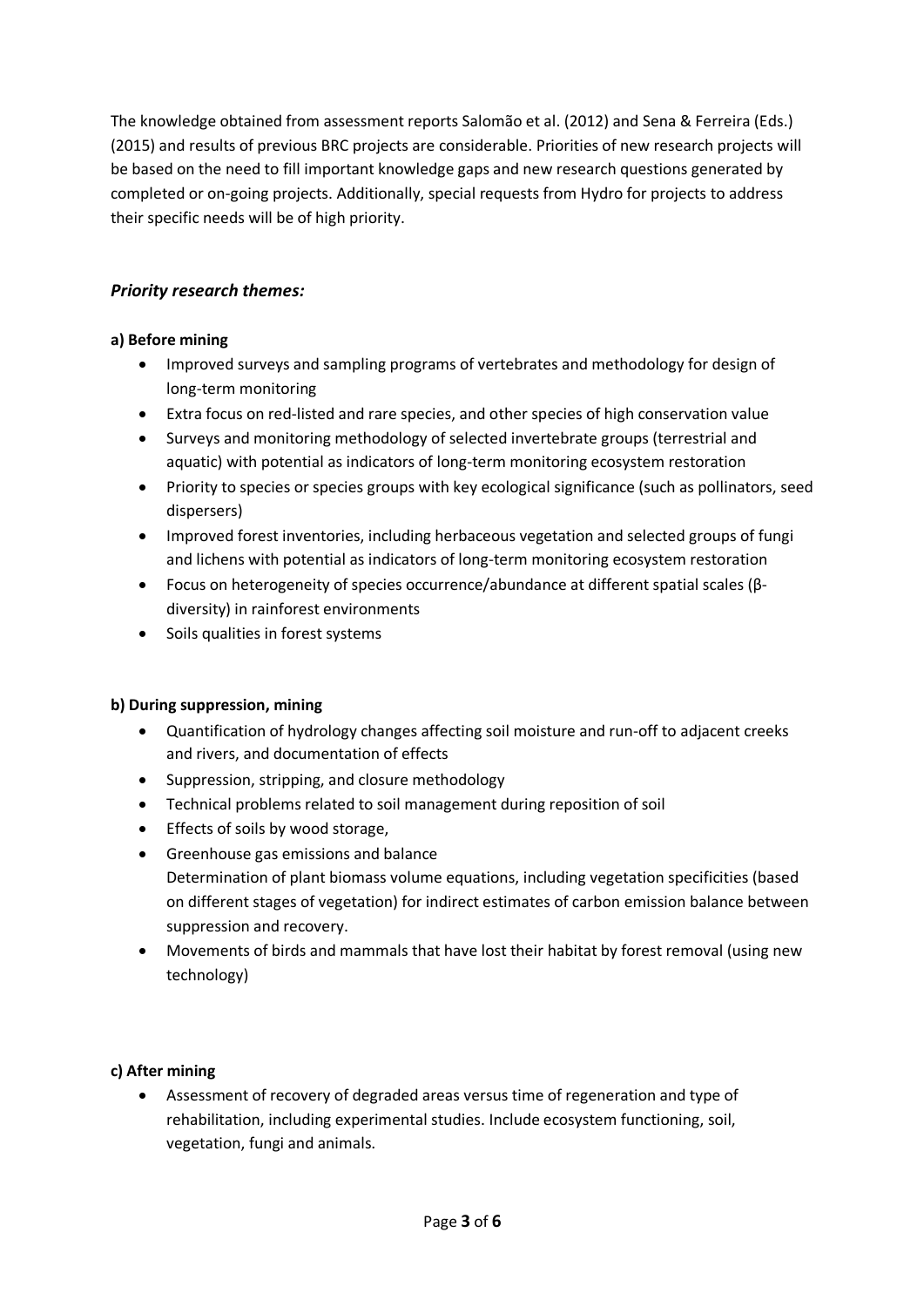- Focus on heterogeneity of species occurrence/abundance at different spatial scales (βdiversity) in rehabilitated areas
- Methods for enhancing seed dispersal and pollination from adjacent forests to rehabilitation areas
- Quantifications of the climate gas emissions in the restoration areas for estimating the total carbon footprint of the mining activities

# **6. Actors/partners**

BRC consists of five members: MPEG, UFRA, UFPA, UiO and Hydro. The Consortium Agreement between these institutions have been extended for a second five-year period (29 November 2018 – 28 November 2023). We cooperate with other partners, mainly with Brazilian institutions. Given the extensive formalities of including new members in the consortium, and the openness towards including external partners in projects, currently we don't see the necessity to change the consortium architecture.

BRC will prioritize research projects that are based on joint research, including at least two consortium partners. At the same time, we encourage our researchers to cooperate with external actors, in order to improve the quality, the scope and the dissemination of research.

# **7. Time frame**

The current Consortium Agreement is valid for the period November 2018 to November 2023, and "may be extended upon mutual agreement between the parties."

We propose this Research Program to follow the Consortium Agreement time-line and have a fiveyear horizon from November 2018 to November 2023. We propose that the Program is revised after two years, based on new assessments of project theme priorities. The program needs to be in-line with the long-term strategy of BRC, which will be developed at the start of the new five-year period.

# **8. Reporting and assessments of project results**

- a) Each project should produce a written progress report every half year that will be presented to the Scientific Committee (SC) meetings. The report should follow a format provided by the BRC Secretariat. An annual seminar where all project leaders, Hydro and the Scientific Committee discuss progress reports and project results should be organised. The outcome of the seminar should be summarised and presented at the next SC meeting. (The seminar should preferable in September, the day before the SC meeting)
- b) A final report of should be submitted by the end of the project period. The report should follow a format provided by the BRC Secretariat.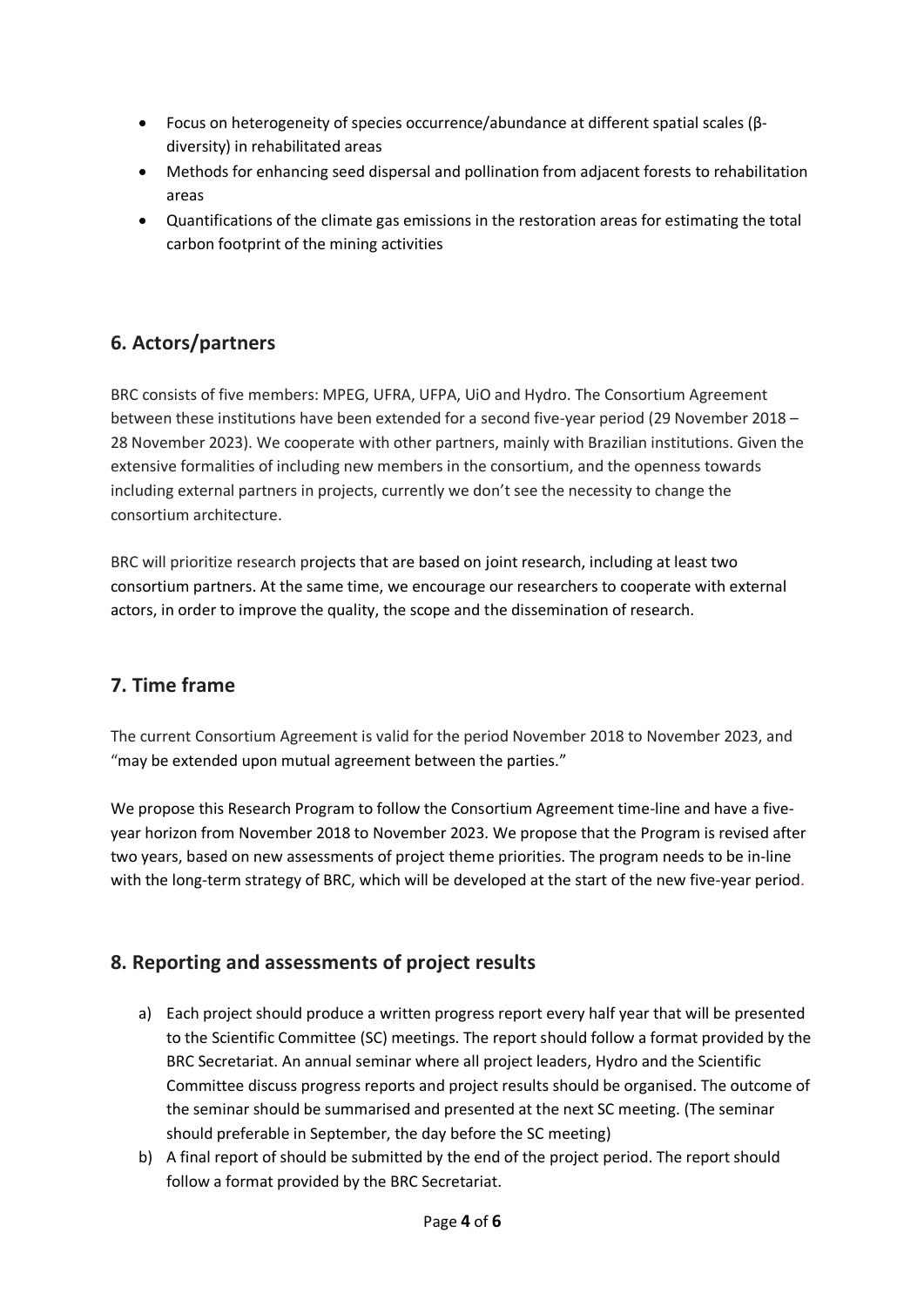The SC should organise workshops, where representatives from BRC projects meet and discuss project results and propose how the results can be implemented by Hydro. Synthesis reports of project results should be produced at certain intervals, preferably every 2-3 years. Larger meetings (conferences) should be organised or supported by the consortium every 2-3 years with representation from BRC projects together with other research groups working on rainforest biodiversity and restauration.

# **9. Procedures for calls**

The Research Program includes both projects financed (partly or fully) by Hydro and projects financed by other sources. However, the procedures for calls and evaluation of new projects only relate to projects financed by Hydro. Calls for new projects will be decided by the scientific committee when funding is available from Hydro. The themes for projects are based on a priority list made by the scientific committee.

Calls and application forms are posted on the BRC web-site. Hydro will provide a list of equipment for personal protection, medical examination and other logistic requirements that all projects have to consider in the budget for the proposal.

Only proposals addressing the themes listed in the call will be considered. Incomplete proposals and proposals not following the guidelines in the application form will not be accepted.

# **10. Procedures for evaluation of proposals**

The scientific committee has the main responsibility for evaluation of proposals. Associated with each call for project proposals, the procedures for evaluation of the proposals will be given. The procedures might vary between calls. These will be posted on the BRC-web-site together with the call.

In principle, the evaluation of proposals follows two lines:

1. Technical

Incl. relevance to the Research Program, feasibility, logistics, budget plan etc.

2. Scientific quality, and potential for gaining important new knowledge on restoration and biodiversity

A pre-selection of the proposals will be made that eliminates proposals that are considered not relevant for funding.

The aim is to apply evaluation procedures that are not too time consuming, expensive and bureaucratic. At the same time, the procedures should be transparent, and impartiality problems